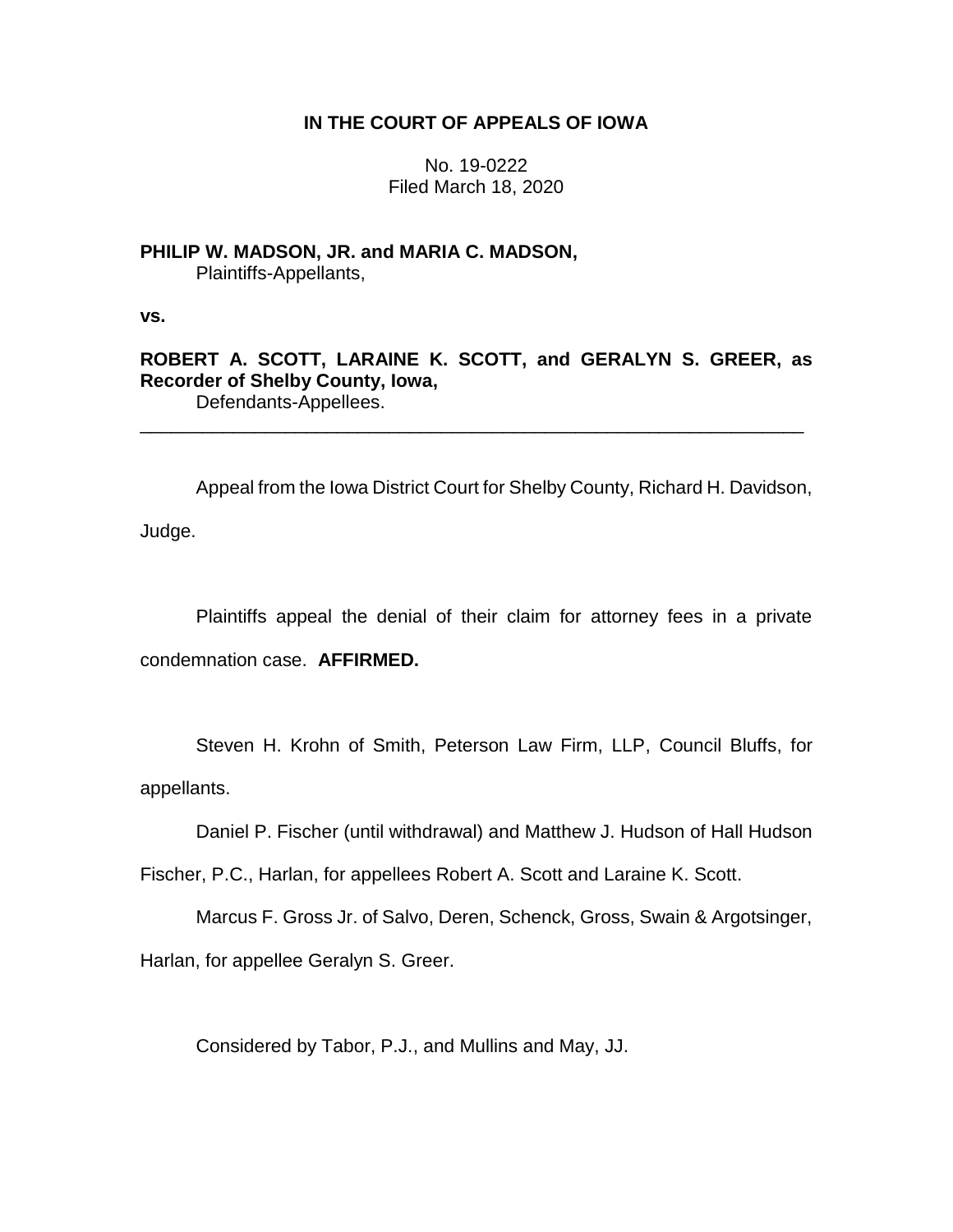## **MULLINS, Judge.**

 $\overline{a}$ 

Phillip and Maria Madson sued Robert and Lorraine Scott pursuant to Iowa Code section 6A.24 (2017), seeking judicial review of the Scotts' exercise of eminent domain authority and condemnation proceedings seeking a road easement. The Madsons amended their petition to add Geralyn Greer, as Recorder of Shelby County, seeking to expunge an alleged incorrect survey of the subject easement. Prior to trial, the parties settled the case, with the Scotts agreeing to dismiss their pending condemnation proceeding and thereafter reinstituting the same condemnation action by filing an application with the chief judge of the district. The settlement agreement reserved the Madsons' claim for attorney fees. The district court denied the claim for attorney fees, and the Madsons appeal.

The Scotts commenced their condemnation proceeding by filing an application through  $EDMS<sup>1</sup>$  as directed by court administration, instead of submitting the application directly to the chief judge of the district as required by statute. *See* Iowa Code § 6B.3(1). The Madsons' petition and amended petition challenging the condemnation proceeding were styled in several counts and in summary requested relief including dismissal of the Scotts' application, striking of the survey recorded by the Scotts, denial of any condemnation of a public way as not meeting legal requirements and as unnecessary and unreasonable, and seeking a temporary and permanent injunction from proceeding with condemnation proceedings. After protracted litigation, the lawsuit was settled

<sup>&</sup>lt;sup>1</sup> The Iowa judicial branch electronic document management system for electronic filing of court documents is known as EDMS.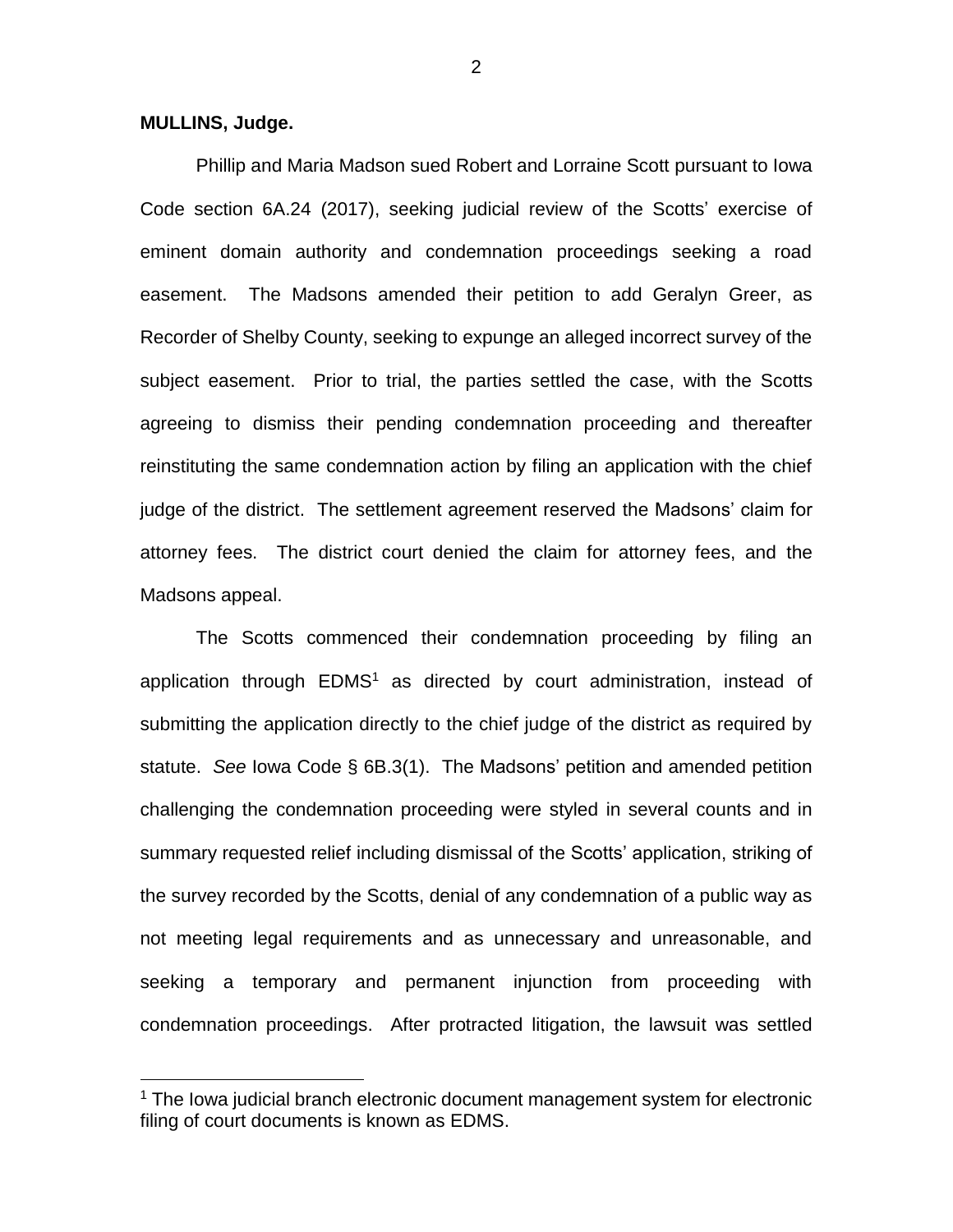resulting in the Scotts dismissing their condemnation proceeding and resubmitting it directly with the chief judge, with other provisions to satisfy requests made by the Madsons. The end result was an agreement the Scotts could condemn a public way in the subsequent proceeding. The settlement, accepted by the district court and memorialized in a stipulation agreement and a consent order and judgment, resolved all disputes between the parties, except that it preserved the Madsons' right to request an award of attorney fees pursuant to Iowa Code section 6A.24(3).

Upon submission of the attorney-fee issues, the district court concluded the

Madsons were not prevailing parties as that term has been interpreted by Iowa

courts, so they were not entitled to attorney fees under Iowa Code section

6A.24(3).<sup>2</sup> The district court filed a thorough, written ruling. It explained:

Madsons now claim they brought this action not to challenge the merits of Scotts' authority to condemn but to challenge the condemnation proceedings that they believed were improper. Their petition stated various issues but the most obvious problem with the proceeding was that it was brought in a new civil action filed with the Shelby County Clerk and not submitted to the chief judge as required by Iowa Code § 6B.3. As part of the parties['] settlement in this case

 $\overline{a}$ <sup>2</sup> Iowa Code section 6A.24 provides, in relevant part, the following:

<sup>(1)</sup> An owner of property described in an application for condemnation may bring an action challenging the exercise of eminent domain authority or the condemnation proceedings. . . .

<sup>. . . .</sup> (3) For any action brought under this section, the burden of proof shall be on the acquiring agency to prove by a preponderance of the evidence that the finding of public use, public purpose, or public improvement meets the definition of those terms. *If a property owner . . . prevails in an action brought under this section*, the acquiring agency shall be required to pay the costs, including reasonable attorney fees, of the adverse party.

<sup>(</sup>Emphasis added.) The term "acquiring agency" includes "any person or entity conferred the right by statute to condemn private property or to otherwise exercise the power of eminent domain." Iowa Code § 6B.1(2). The Scotts fall within this category. *See id.* § 6A.4(2); *Evans v. Worth*, No. 14-2099, 2016 WL 531332, at \*5 (Iowa Ct. App. Feb. 10, 2016).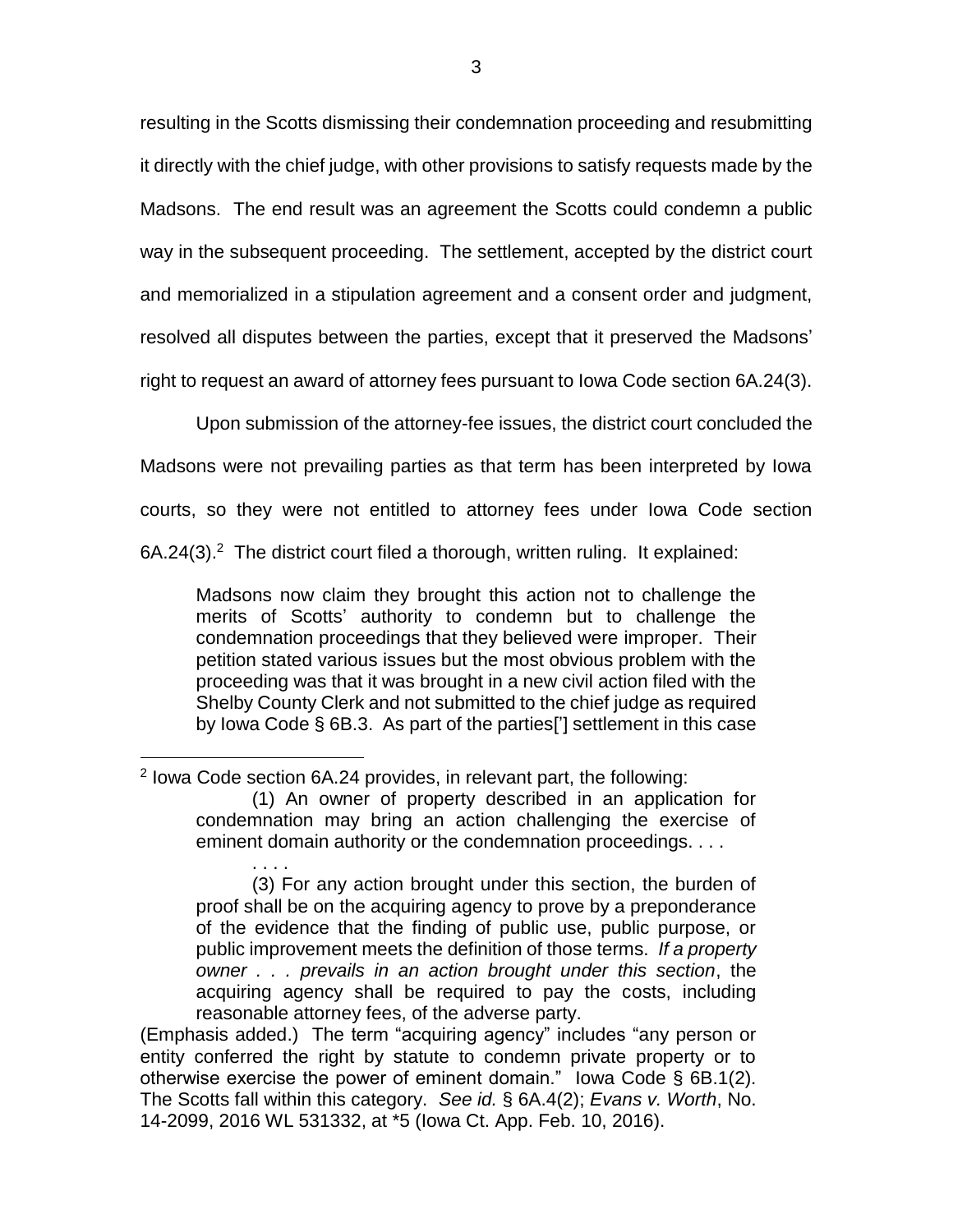the Scotts agreed to dismiss their condemnation proceeding and refile the same with the district's chief judge. Madsons claim, at least in part, that because Scotts must refile their condemnation proceeding, they prevailed here. Scotts cry foul and say they maintain a clear path to condemnation and thus remain the prevailing party.

The district court, familiar with the protracted litigation, was clearly skeptical of the Madsons' claim in their application for attorney fees that they had simply challenged procedures and not the Scotts' authority to condemn. The court did not fault requiring the Scotts to follow proper procedures, but distinguished the Madsons' success on procedures from the Scotts' ultimately successful pursuit of condemnation of a public way. In short, the district court determined "Madsons could not be viewed as the prevailing party."

As an issue of statutory interpretation, we review a court's decision as to whether a statute requires an award of attorney fees for correction of errors at law. *In re 2018 Grand Jury of Dallas Cty.*, \_\_\_ N.W.2d \_\_\_, \_\_\_, 2020 WL 739057, at \*4 (Iowa 2020); *Lee v. State*, 874 N.W.2d 631, 637 (Iowa 2016). "Typically, courts generously construe statutes authorizing an award of fees to a prevailing party." *Lee*, 874 N.W.2d at 645.

The Madsons appeal, arguing the district court erred when it reasoned that "attorney fees are reserved for those cases when the acquiring agency fails to prove by a preponderance of the evidence a proper finding of public use, public purpose, or public improvement," and when it concluded certain concessions made by the Scotts in settlement did not satisfy the "prevailing party" standard for attorney fees. The Madsons also request appellate attorney fees.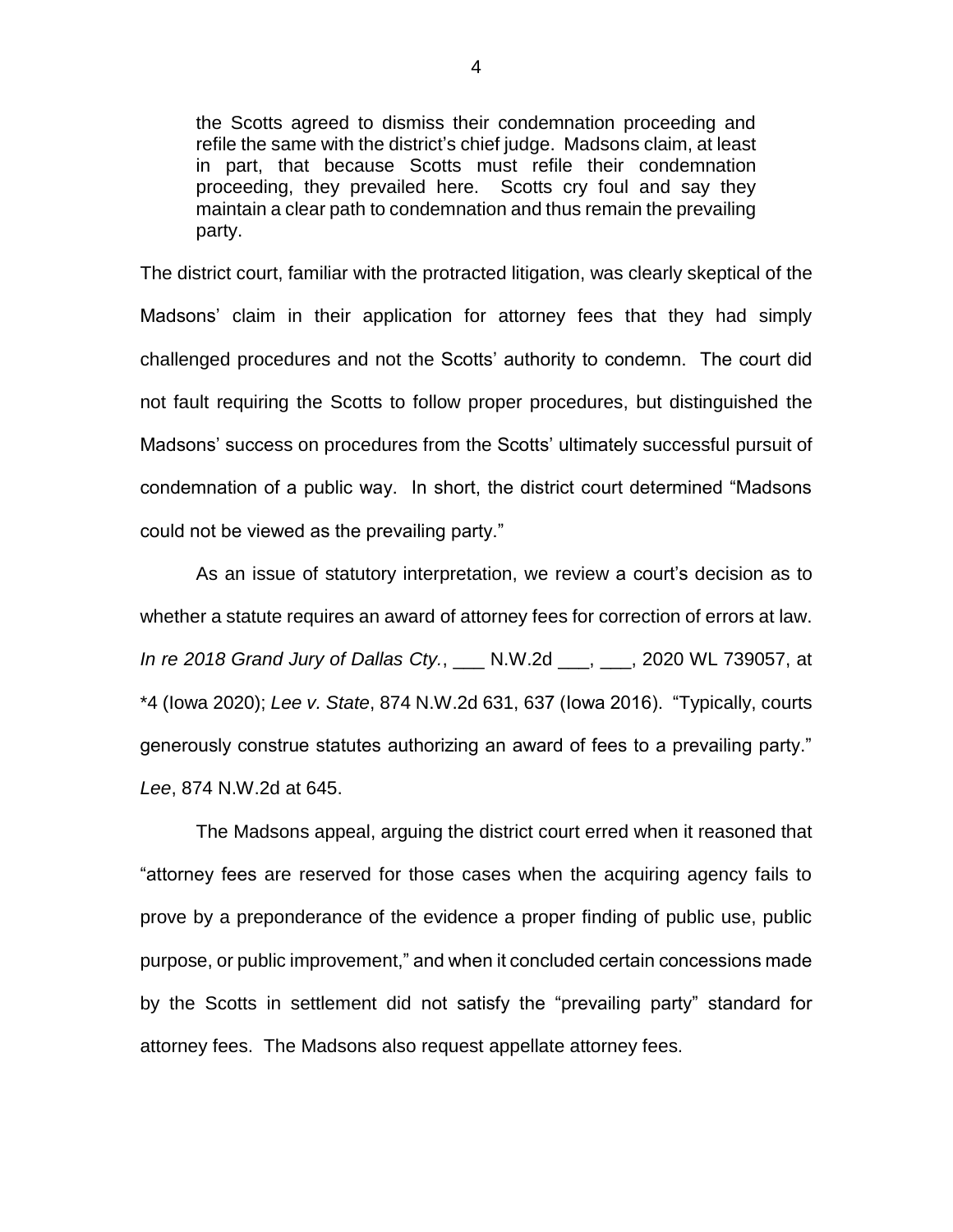The Madsons also argue the district court erred in ruling that the settlement that resulted in the Scotts obtaining the public way they sought—although by a new proceeding—meant the Madsons did not "prevail" as required by section 6A.24(3) for an award of attorney fees. The Madsons argue they prevailed because the Scotts had to re-file their application, the settlement agreement required fencing and maintenance, and the Scotts were required to submit a revised plat of survey and a different configuration of the land. The Madsons' brief characterizes the terms of the settlement as the Scotts' "behavior has been modified" for the Madsons' benefit, and that the material alterations of the legal relationships between the parties resulted in the Madsons having prevailed under section 6A.24(3). We note the Madsons also raised an ancillary issue—not directly a condemnation issue—concerning a property line dispute based on acquiescence of a fence boundary that was resolved in the settlement, which contributed to some of the required alterations in the survey and land configuration affecting the condemnation proceedings.

In this appeal, the Madsons assert that in the district court proceedings they "did not dispute that a certain portion of Scotts' Real Property was landlocked nor did Madsons assert that Scotts did not have the right to condemn a public way across" their property. Their petition, with its various prayers for relief, contradicts that assertion. And, as shown above, the district court viewed the Madsons' claims differently than they now assert.

The Scotts argue the Madsons were not a prevailing party because there was no adjudication on the merits in favor of the Madsons, the Scotts retained the ability to condemn, the Madsons did not obtain their primary objective of halting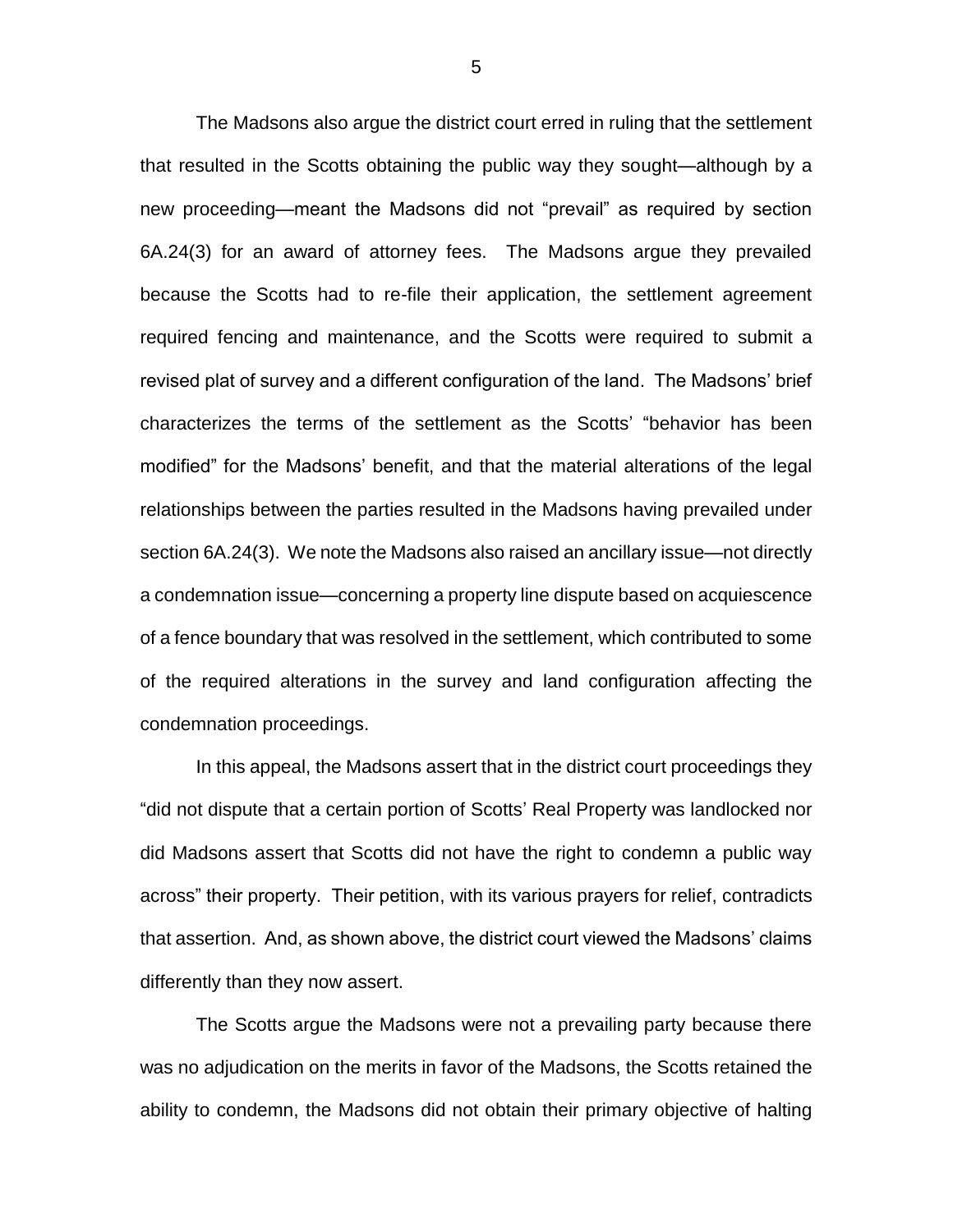the condemnation, and the settlement benefits to the Madsons were ancillary and minor. The Scotts also point out the Madsons' alleged fence concessions were nothing more than the Scotts agreeing to do that which Iowa Code section 6A.4(2)(c) already required of them.

Our supreme court has explained:

[S]tatus as a prevailing party is determined on the outcome of the case as a whole, rather than by piecemeal assessment of how a party fares . . . along the way. In other words, a party is a prevailing party entitled to attorney fees so long as it won the war, even if it lost a battle or two along the way.

*Lee*, 874 N.W.2d at 647 (Iowa 2016) (ellipsis in original) (citations omitted). Similarly, a consent decree memorializing a settlement under 42 U.S.C. section 1983 in which a claimant obtained "substantially all of the relief originally sought in her complaint" made her a prevailing party for purposes of an attorney fee award, even though she did not prevail "in every particular." *See Maher v. Gagne*, 448 U.S. 122, 127 (1980) (discussing district court conclusion); *id.* at 133 (affirming district court and court of appeals). Section 6A.24(3) is not a statute that requires the acquiring agency to obtain judgment in their favor in order to be designated as the prevailing party. *Cf. Lee*, 874 N.W.2d at 645 (noting FMLA attorney-fee provision requires a predicate judgment in favor of plaintiff before fees may be awarded and explaining distinction that prevailing-party fee awards are available under a broad range of circumstances).

Regardless of the skirmishes along the way, there is no doubt the war was whether the Scotts were entitled to a public way condemnation of land from the Madsons. It is true that the ultimate path to condemnation was to dismiss the first proceeding that had procedural flaws and to commence another proceeding. The